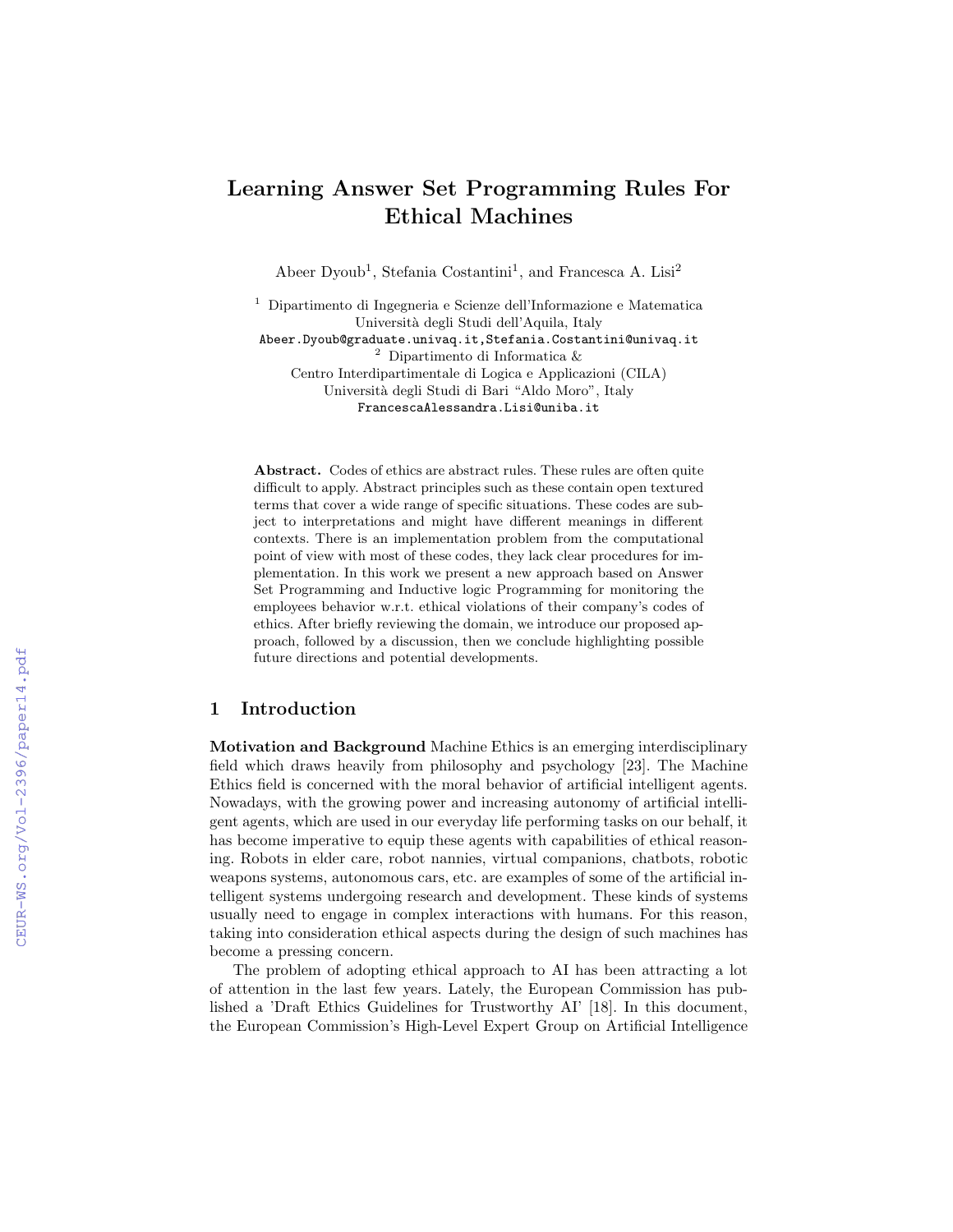specifies the requirements of trustworthy AI, and the technical and non technical methods to ensure the implementation of these requirements into the AI system. There is a the world wide urge that ethics should be embedded in the design of intelligent autonomous systems and technologies (IEEE global initiative 'Ethics in Action' <sup>3</sup> ). The tech giant 'Google', after a protest from company employees over ethical concerns, ended its involvement in an American Pentagon Project on autonomous weapons <sup>4</sup> . Because of the controversy over its Pentagon work, Google laid down a set of AI principles  $5$  meant as a guide for future projects. However, the new principles are open to interpretations.

Moral thinking pervades everyday decision making, though understanding the nature of morality and the psychological underpinnings of moral judgment and decision making have been always a big concern for researchers. Moral judgment and decision making often concern actions that entail some harm especially loss of life or other physical harm, loss of rightful property, loss of privacy, or other threats to autonomy. Moral decision-making and judgment is a complicated process involving many aspects: it is considered as a mixture of reasoning and emotions. In addition moral decision making is highly flexible, contextual and culturally diverse. Since the beginning of this century there were several attempts for implementing ethical decision making into intelligent autonomous agents using different approaches. But, no fully descriptive and widely accepted model of moral judgment and decision-making exists. None of the developed solutions seems to be fully convincing for providing a trusted moral behavior. In addition, all the existing research in machine ethics try to satisfy certain aspects of ethical decision making but fail to satisfy others. Approaches to machine ethics are classified into: top-down approaches, which try to implement specific normative theory of ethics into the autonomous agent so that to ensure that the agent acts in accordance with the principles of this theory; the bottom-up approaches are developmental or learning approaches, in which ethical mental models emerge via the activity of individuals rather than in terms of normative theories of ethics. In other words, generalism versus particularism, principles versus case based reasoning. Some researchers argue that morality can only be grounded in particular cases while others defend the existence of general principles related to ethical rules. Both approaches to morality have advantages and disadvantages. We need to adopt a hybrid strategy that allows both top down design and bottom up learning via context-sensitive adaptation of models of ethical behavior.

Contribution Ethics in customer dealings present the company in a good light, and customers will trust the company in the future. Ethics improves the quality of service and fosters positive relationships. Many top leading companies have a booklet called "code of conduct and ethics" and new employees are made to sign it. However, enforcing codes of conduct and ethics is not an easy task. These

<sup>3</sup> https://ethicsinaction.ieee.org

 $4 \text{ https://www.nvtimes.com/2019/03/01/business/ethics-artificial-intelligence.html}$ 

 $5 \text{ https://www.blog.google/technology/ai/ai-principles/}$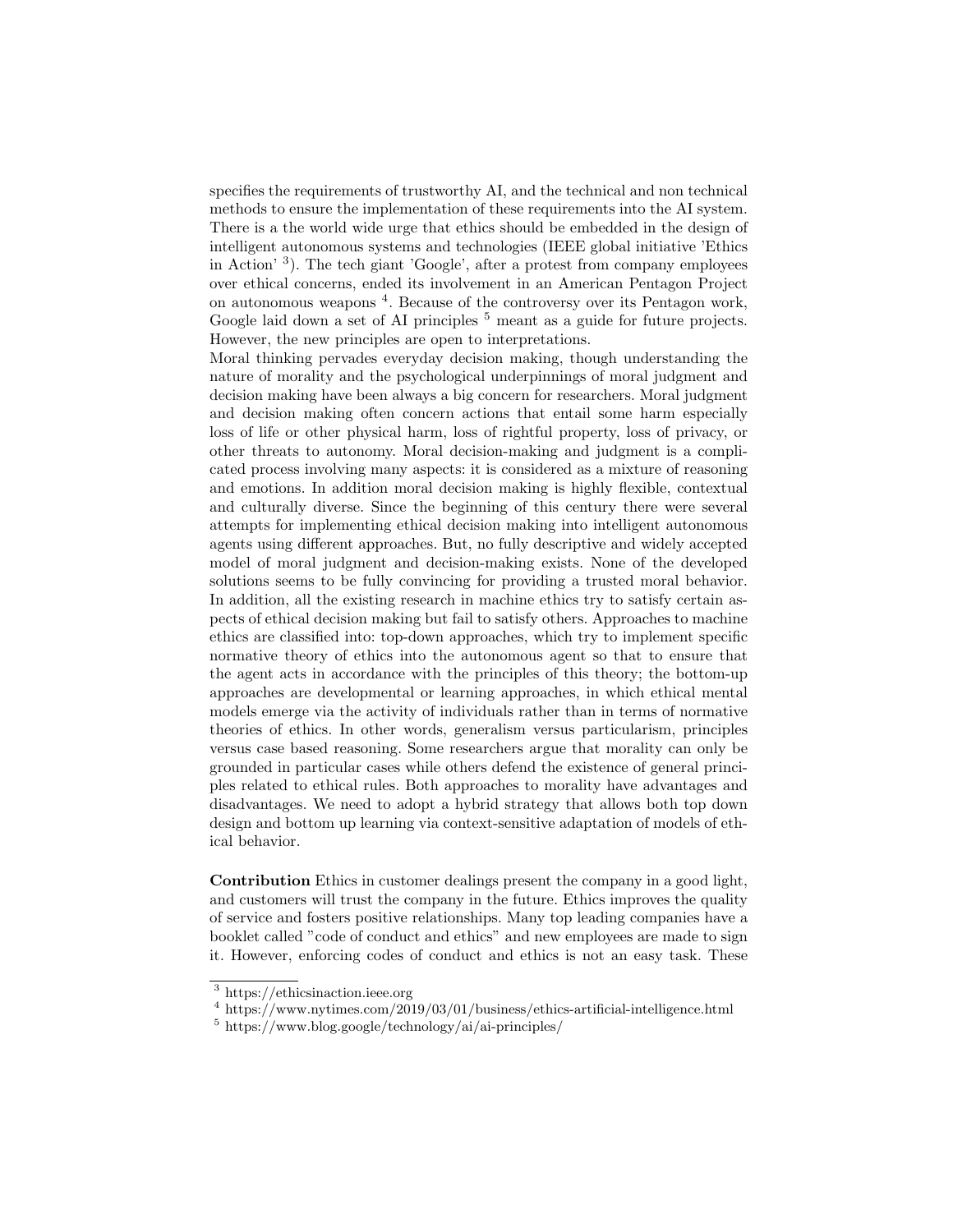codes being mostly abstract and general rules e.g. confidentiality, accountability, honesty, inclusiveness, empathy, fidelity, etc., they are quite difficult to apply. Moreover, abstract principles such as these contain open textured terms ([14]) that cover a wide range of specific situations. They are subject to interpretations and may have different meanings in different contexts. Thus, there is an implementation problem from the computational point of view. It is difficult to use deductive logic to address such a problem ([36], [14]). It is impossible for experts to define intermediate rules to cover all possible situations. Codes of ethics in their abstract form are very difficult to apply in real situations [19]. All the above mentioned reasons make learning from cases and generalization crucial for judgment of future cases and violations.

In this work and with the future perspective of ethical chatbots in customer service, we propose an approach to address the problem of evaluating the ethical behavior of customer service employees for violations of the codes of ethics and conduct of their company. Our approach is based on Answer Set Programming (ASP) and Inductive Logic Programming (ILP). We use ASP for ethical knowledge representation and reasoning. The ASP rules needed for reasoning are learned using ILP. ASP, the non-monotonic reasoning paradigm, was chosen because it is common to say that ethical rules are default rules, which means that they tolerate exceptions. This in fact nominates non-monotonic logics which simulate common sense reasoning to be used to formalize different ethical conceptions. In addition, there are the many advantages of ASP including it is expressiveness, flexibility, extensibility, ease of maintenance, readability of its code and the performance of the available 'solvers', etc. which gained ASP an important role in the field of Artificial Intelligence. ILP was chosen as a machine learning approach because ILP as a logic-based machine learning approach supports two very important and desired aspects of machine ethics implementation into artificial agents viz. explainability and accountability [18], ILP is known for its explanatory power which is compelling: as an action is chosen by the system, clauses of the principle that were instrumental in its selection can be determined and used to formulate an explanation of why a particular action was chosen over others; moreover, ILP also seems better suited than statistical methods to domains in which training examples are scarce as in the case of ethical domain. Many research works have suggested the use of ASP and ILP, but separately, for programming ethical agents which we review in Section five. We think that an approach combining both programming languages would have a great potential for programming ethical agents. Finally we would like to mention that our approach can be applied to generate detailed codes of ethics for any domain.

Structure The Paper is organized as follows: in Sections two, we briefly introduce both ASP and ILP as the logic programming techniques used in this work. In Section three we present our approach with examples. Then Section four we review the research done for modeling ethical agents using ASP and ILP. Then we conclude with future directions in Section five.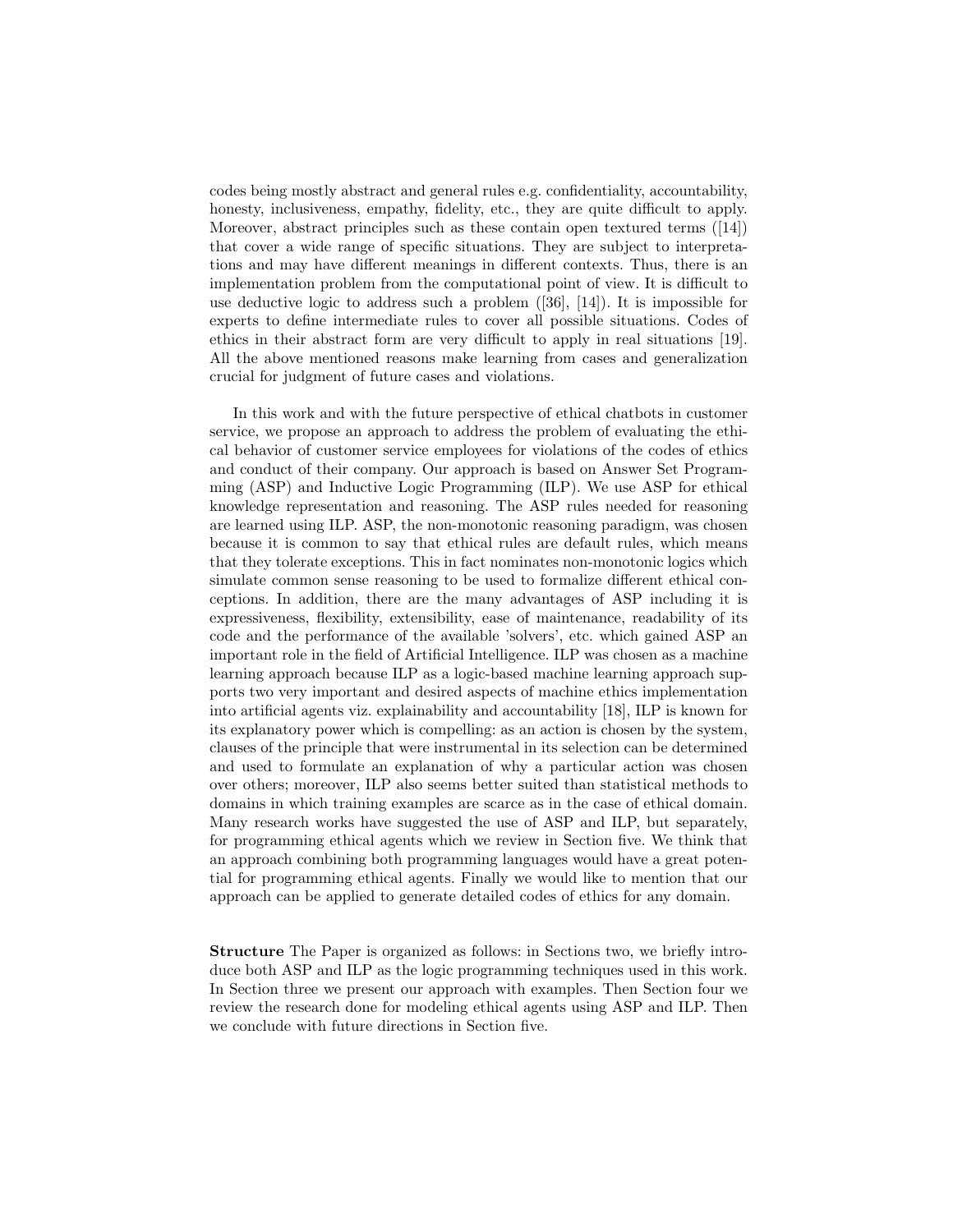## 2 Background

#### 2.1 ASP Formalism

ASP is a logic programming paradigm under answer set (or "stable model") semantics [16], which applies ideas of autoepistemic logic and default logic. ASP features a highly declarative and expressive programming language, oriented towards difficult search problems. It has been used in a wide variety of applications in different areas like problem solving, configuration, information integration, security analysis, agent systems, semantic web, and planning. ASP has emerged from interaction between two lines of research: first on the semantics of negation in logic programming, and second on applications of satisfiability solvers to search problems [21]. In ASP, search problems are reduced to computing answer sets, and an answer set solver (i.e., a program for generating stable models) is used to find solutions. The expressiveness of ASP, the readability of its code and the performance of the available "solvers" gained ASP an important role in the field of artificial intelligence.

An answer set Program is a collection of rules of the form,

$$
H \leftarrow A_1, \ldots, A_m, not A_{m+1}, \ldots, not A_n
$$

were each of  $A_i$ 's is a literal in the sense of classical logic. Intuitively the above rule means that if  $A_1, \ldots, A_m$  are true and if  $A_{m+1}, \ldots, A_n$  can be safely assumed to be false then  $H$  must be true. The left-hand side and right-hand side of rules are called head and body, respectively. A rule with empty body  $(n = 0)$  is called a unit rule, or fact. A rule with empty head is a constraint, and states that literals of the body cannot be simultaneously true in any answer set. Unlike other semantics, a program may have several answer sets or may have no answer set, each answer set is seen as a solution of given problem, encoded as an ASP program (or, better, the solution is extracted from an answer set by ignoring irrelevant details and possibly re-organizing the presentation). So, differently from traditional logic programming, the solutions of a problem are not obtained through substitutions of variables values in answer to a query. Rather, a program  $\Pi$  describes a problem, of which its answer sets represent the possible solutions. For more information about ASP and its applications the reader can refer, among many, [15], [12] and the references therein field of artificial intelligence.

#### 2.2 ILP Approach

ILP [24] is a branch of artificial intelligence (AI) which investigates the inductive construction of logical theories from examples and background knowledge. It is the intersection between logic programming and machine learning. From computational logic, inductive logic programming inherits its representational formalism, its semantical orientation, and various well-established techniques.

In the general settings, we assume a set of Examples  $E$ , positive  $E^+$  and negative E<sup>−</sup>, and some background knowledge B. An ILP algorithm finds the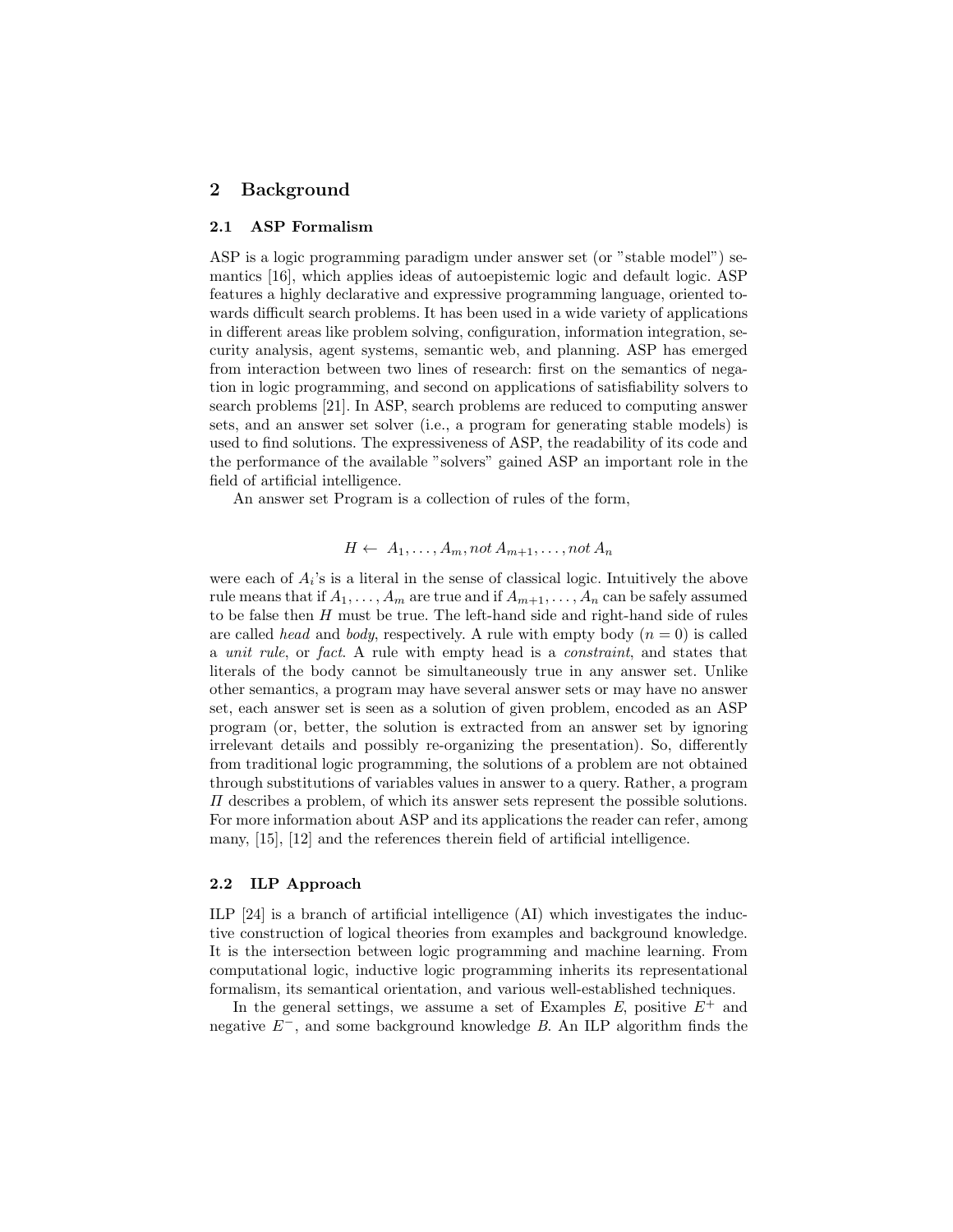hypothesis H such that  $B \cup H \models E^+$  and  $B \cup H \not\models E^-$ . The possible hypothesis space is often restricted with a language bias that is specified by a series of mode declarations M [25]. A mode declaration is either a head declaration mode $h(r,$ s) or a body declaration mode  $(r, s)$ , where s is a ground literal, this scheme serves as a template for literals in the head or body of a hypothesis clause, where r is an integer, the recall, which limits how often the scheme can be used. An asterisk ∗ denotes an arbitrary recall. A scheme can contain special placemaker terms of the form  $\sharp$  type,  $\#type$  and  $\#type$ , which stand, respectively, for ground terms, input terms and output terms of a predicate type. Each set M of mode declarations is associated with a set of clauses  $\mathcal{L}(M)$ , called the language of M, such that  $C = a \leftarrow l_1, \ldots, l_n \in \mathcal{L}(M)$  iff the head atom a (resp. each body literal  $l_i$ ) is obtained from some head (resp. body) declaration in M by replacing all  $\sharp$  placemakers with ground terms and all + (resp. -) placemakers with input (resp. output) variables. Finally, it is important to mention that ILP has found applications in many areas. For more information on ILP and applications, refer, among many to [26].

ILP has received a growing interest over the last two decades. ILP has many advantages over statistical machine learning approaches: the learned hypotheses can be easily expressed in plain English and explained to a human user, and it is possible to reason with learned knowledge. Most of the work on ILP frameworks has focused on learning definite logic programs (e.g. among many, [24], [35]) and normal logic programs (e.g. [11]). In the recent years, several new learning frameworks and algorithms have been introduced for learning under the answer set semantics. In fact generalizing ILP to learn ASP makes ILP more powerful. Among many, refer to [32]. [22], [30], [34], and [20].

# 3 Our Approach: An Application

Codes of ethics in domains such as customer service are mostly abstract general codes, which make them quite difficult to apply. Examples, confidentiality, accountability, honesty, fidelity, etc. They are subject to interpretations and may have different meanings in different contexts. Therefore it is quite difficult if not impossible to define codes in a manner that they maybe applied deductively. There are no intermediate rules that elaborate the abstract rules or explain how they apply in concrete circumstances. Consider for example the following codes of ethics taken from a customer service code of ethics and conduct document of some company:

Confidentiality: The identity of the customer and the information provided will be shared only on a "need-to-know" basis with those responsible for addressing and resolving the concern.

Accuracy: We shall do all it can to collect, rely and process customer requests and complaints accurately. We shall ensure all correspondence is easy to understand, professional and accurate.

Accountability: Our employees are committed to own a service request or a complaint received and they are responsible for finding answers and getting the issue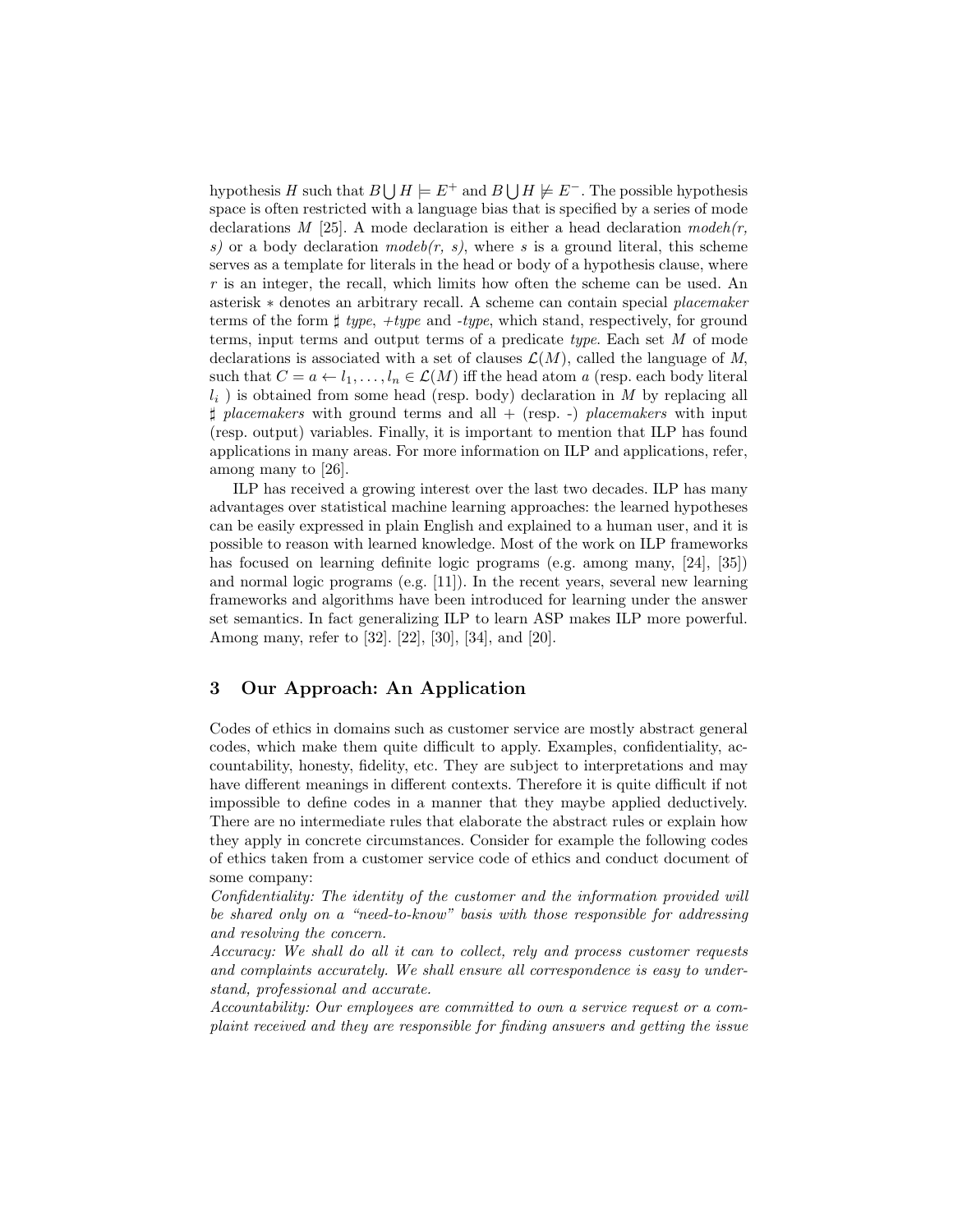resolved. If the employee cannot solve the problem himself, he is expected to find someone who can and follow up until the issue is resolved.

Abstract principles such as these seems reasonable and appropriate, but in fact it is very hard to apply them in real-world situations [19] (e.g. how can we precisely define "We shall ensure all correspondence is easy to understand, professional and accurate."? or "shall do all it can to collect, rely and process customer request and complaint accurately."?). It is not possible for experts to define intermediate rules to cover all possible situations to which a particular code applies. In addition, there are many situations in which obligations might conflict. An important question to ask here is how can the company's managers evaluate the ethical behavior of employees in such setting. To achieve this end, and help managers to have detailed rules in place for monitoring the behavior of their employees at customer service for violations of the company's ethical codes, we propose an approach for generating these detailed rules of evaluation from interactions with customers. So, the new codes of ethics to be used for ethical evaluation are a combination of the existing clear codes (those that give a clear evaluation procedure that can be deductively encoded using ASP) and the newly generated ones. The approach uses ASP Language as the knowledge representation and reasoning language. ASP is used to represent the domain knowledge, the ontology of the domain, and scenarios information. Rules required for ethical reasoning and evaluation of the agent behavior in a certain scenario are learned using XHAIL [30], which is a Non-monotonic ILP algorithm. The inputs to the system are a series of scenarios(cases) in the form of requests and answers, along with the ethical evaluation of the response considering each particular situation. The system remembers the facts about the narratives and the annotations given to it by the user, and learns to form rules and relations that are consistent with the evaluation given by the user of the responses to the given requests.

To illustrate our approach, let us consider the following scenario: a customer contacting the customer service asking for a particular product of the company, and the employee talking about the product characteristics and trying to convince the customer to buy the product. (S)he started saying that the product is environmentally friendly (which is irrelevant in this case), and this is an advantage of their product over the same products of other companies. The question: is it ethical for the employee to say that? The answer is no, it is unethical to make use of irrelevant but sensitive slogans like environmentally friendly" to attract and provoke the customers to buy a certain product or service. This would be a violation of 'Honesty'.

We can form an ILP task  $ILP(B, E = \{E^+, E^-\}, M)$  for our example, where B is the background knowledge: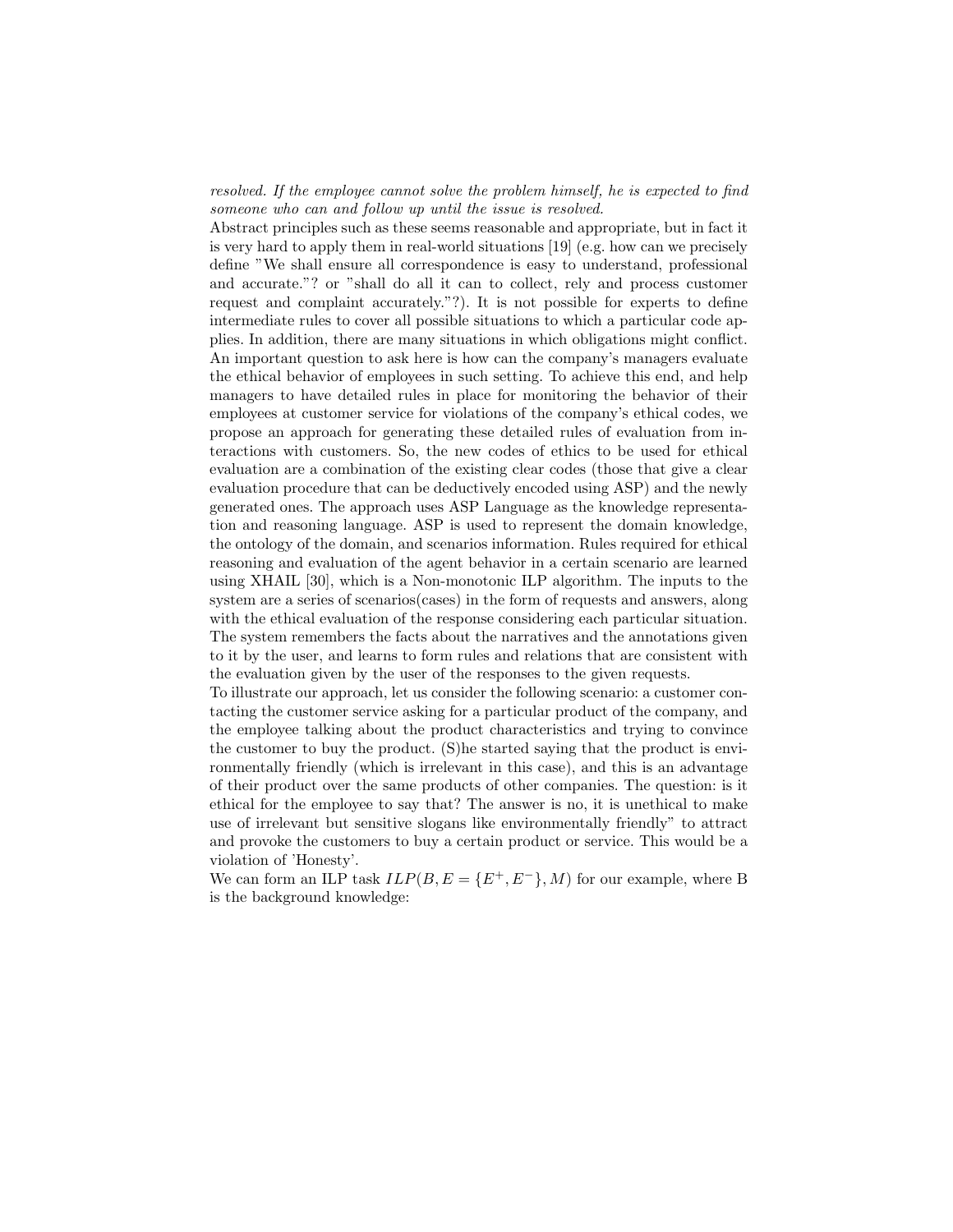$B =$  $\int$  ask(customer, infoabout(productx)).  $\begin{array}{c} \hline \end{array}$  $\begin{array}{c} \hline \end{array}$  $\label{eq:unisotropy} answer (environmentally Friendly).$  $sensitiveSlogan(environmentally Friedly).$  $not\_relevant(environmentally Friendly).$  $answer(xx)$ . sensitive $Slogan(xx)$ . not\_relevant $(xx)$ .  $answer(yyy)$ . sensitive $Slogan(yyy)$ . not\_relevant(yyy).  $answer(zzz)$ . not\_sensitiveSlogan(zzz). relevant(zzz).  $answer(eee)$ . not\_sensitive $Slogan(eee)$ . relevant $(eee)$ .  $not\_relevant(X) : -not\_relevant(X), answer(X).$  $not\_sensitiveSlogan(X) : -not\_sensitiveSlogan(X), answer(X).$ 

E are the positive and negative examples:

$$
E^{+} = \begin{cases} example & method (environmentally Friendly). \\ example & method (xxx). \\ example & method (yyy). \end{cases}
$$

$$
E^- = \begin{cases} example & not unethical(zzz).\\ example & not unethical(eee). \end{cases}
$$

M is The mode declarations:

$$
M = \begin{cases} \textit{model} & \textit{unethical}(+answer). \\ \textit{model} & \textit{sensitiveSlogan}(+answer). \\ \textit{modeb} & \textit{notseinsetiveSlogan}(+answer). \\ \textit{modeb} & \textit{notrelevant}(+answer). \\ \textit{modeb} & \textit{relevant}(+answer). \end{cases}
$$

In the running example,  $E$  contains three positive examples and two negative examples which must all be explained. XHAIL derives the hypothesis in three steps process:

Step 1: The Abductive Phase: the head atoms of each Kernel Set are computed. The set of abducibles (ground atoms) is  $\Delta = \bigcup_{i=1}^n \alpha_i$  such that  $B \bigcup \overline{A} \models E$ where each  $\alpha_i$  is a ground instance of the *modeh(d)* declaration atom. This is a straight-forward abductive task. For our example there is only one modeh declaration. Then the set  $\Delta$  contain ground instances of this atom in the single modeh declaration. So the set of abducibles  $\Delta$  for our example would be:

$$
\Delta = \begin{cases} \text{unethical}(\text{environmentally} \text{Friendly}).\\ \text{unethical}(\text{xxx}).\\ \text{unethical}(\text{yyy}). \end{cases}
$$

Step 2: The Deductive Phase: This step computes the body literals of a Kernel Set. i.e., the clause  $\alpha_i \leftarrow \delta_i^1 \dots \delta_i^{m^i}$  for each  $\alpha_i \in \Delta$  is computed, where  $B \bigcup \Delta \models$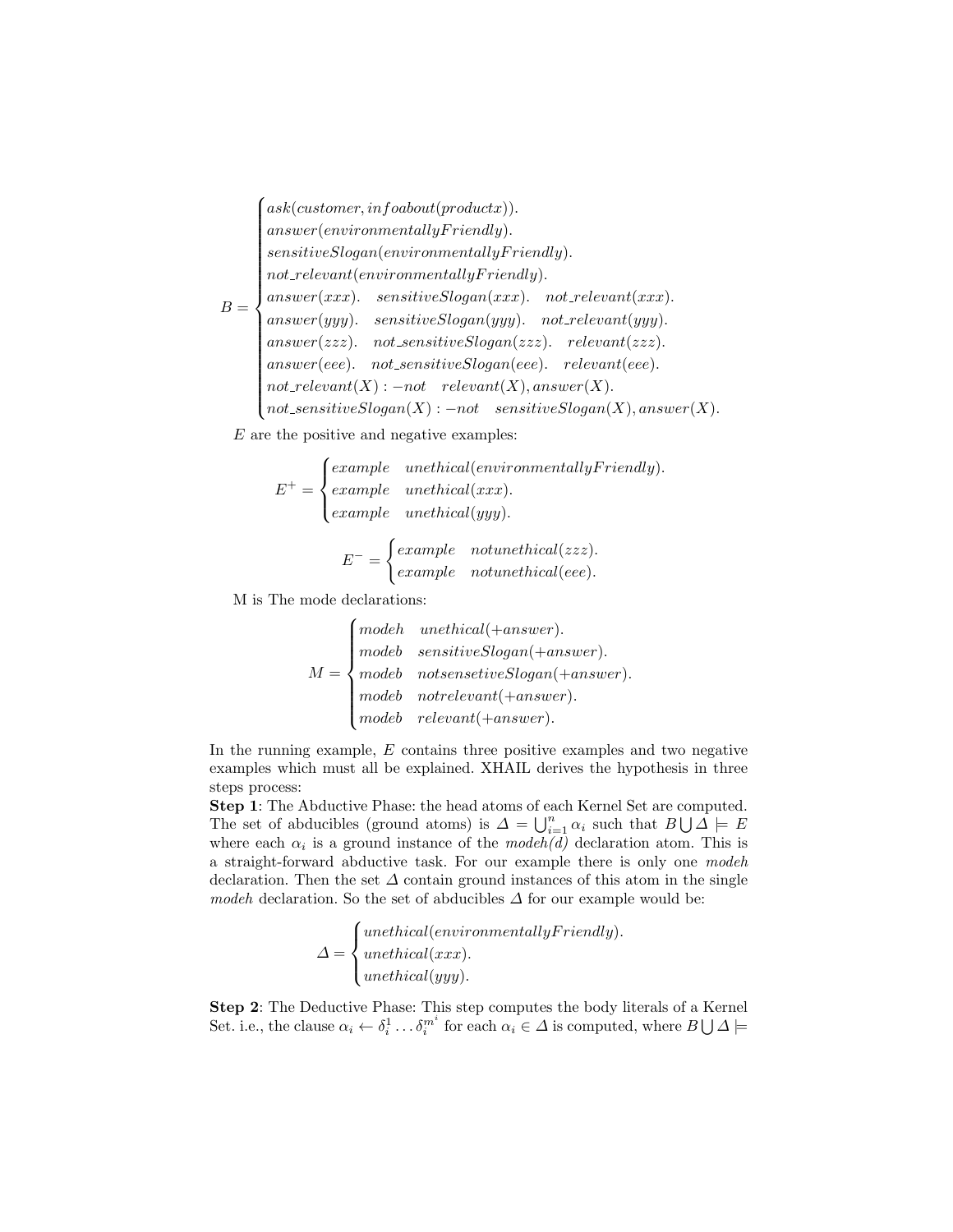$\delta_i^j, \forall 1 \leq i \leq n, 1 \leq j \leq m_i$  and each clause  $\alpha_i \leftarrow \delta_i^1 \dots \delta_i^{m^i}$  is a ground instance of a rule in  $\mathcal{L}(M)$  (the language of M, where M is the mode declarations). To do this, each head atom is saturated with body literals using a nonmonotonic generalization of the Progol level saturation method  $([25])$ . In our example,  $\Delta$  contains three atoms where each one leads to a clause  $k_i$ , so, we will have  $K_1, K_2, K_3$ . The first atom  $\alpha_1 = \text{unethical}(environmentally Friendly)$  is initialized to the head of the clause  $K_1$ . The body of  $K_1$  is saturated by adding all possible ground instances of the literals in  $modeb(s)$  declarations that satisfy the constraints mentioned earlier. There are ten ground instances of the literals in the  $modeb(d)$  declarations, but only two of them, i.e.  $sensitiveSlogen(environmentally Friendly)$ and not relevant (environmentally Friendly) can be added to the body of  $K_1$ . At the end of the deductive phase we will have the set of ground clauses  $K$ :

$$
K = \begin{cases} K1 = \text{unethical}(\text{environmentally} \text{F} \text{riendly}) \leftarrow \\ \text{sensitiveSlogan}(\text{environmentally} \text{F} \text{riendly}), \\ \text{not-relevant}(\text{environmentally} \text{F} \text{riendly}). \\ K2 = \text{unethical}(xxx) \leftarrow \text{sensitiveSlogan}(xxx), \text{not-relevant}(xxx). \\ K3 = \text{unethical}(yyy) \leftarrow \text{sensitiveSlogan}(yyy), \text{not-relevant}(yyy). \end{cases}
$$

and the set of their "variablized" version that is obtained by replacing all input and output terms by variables:

$$
K_v = \begin{cases} \text{unethical}(V) \leftarrow \text{sensitiveSlogan}(V), \text{not\_relevant}(V).\\ \text{unethical}(V) \leftarrow \text{sensitiveSlogan}(V), \text{not\_relevant}(V).\\ \text{unethical}(V) \leftarrow \text{sensitiveSlogan}(V), \text{not\_relevant}(V). \end{cases}
$$

Step 3: The Inductive Phase: By construction, the Kernel Set covers the provided examples. In this phase XHAIL computes a compressive theory  $H =$  $\bigcup_{i=1}^{n'} \alpha_i \leftarrow d_i^1, \ldots, d_i^{m_i'}$  that subsumes K and entails E w.r.t. B. This is done through actual search for hypothesis which is biased by minimality i.e. preference towards hypothesis with fewer literals. Thus a hypothesis is constructed by deleting from  $K_v$  as many literals (and clauses) as possible while ensuring correct coverage of the examples. This is done by subjecting  $K_v$  to syntactic transformation of its clauses which involves two new predicates  $try/3$  and  $use/2$ . This syntactic transformation results in the following defeasible program:

$$
U_{K_v} = \begin{cases} \text{unethical}(V) \leftarrow \text{use}(1,0), \text{try}(1,1,\text{vars}(V)), \text{try}(1,2,\text{vars}(V)).\\ \text{try}(1,1,\text{vars}(V)) \leftarrow \text{use}(1,1), \text{sensitiveSlogan}(V).\\ \text{try}(1,1,\text{vars}(V)) \leftarrow \text{not} \quad \text{use}(1,1).\\ \text{try}(1,2,\text{vars}(V)) \leftarrow \text{use}(1,2), \text{not-relevant}(V).\\ \text{try}(1,2,\text{vars}(V)) \leftarrow \text{not} \quad \text{use}(1,2). \end{cases}
$$

literals and clauses necessary to cover the examples are selected from  $U_{K_v}$  by means of abducing a set of  $use/2$  atoms as explanation for the examples from the ALP (Abductive Logic Programming) task  $ALP(B \cup U_{K_v}, \{use/2\}, E)$ .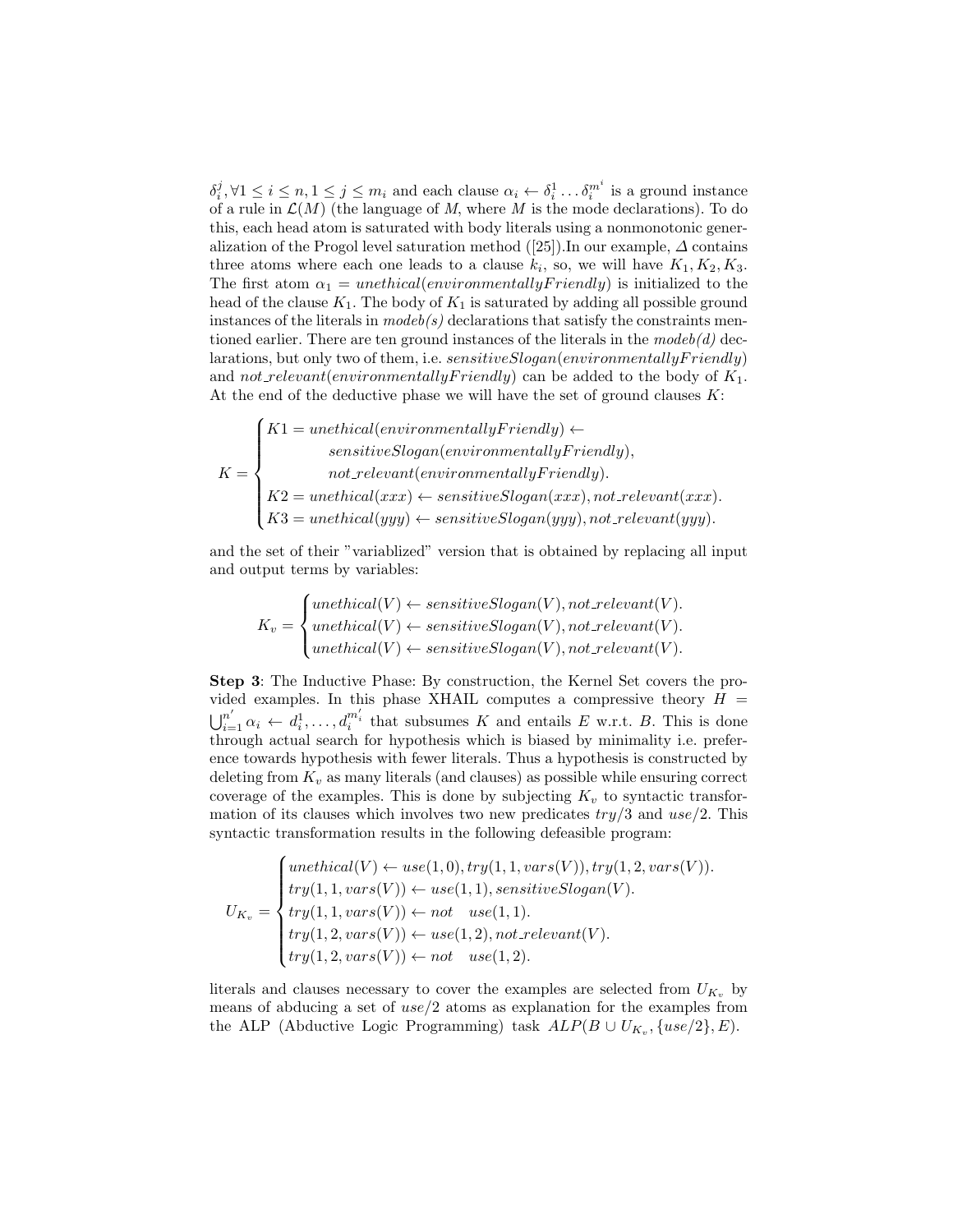$\Delta_2 = \{use(1,0), use(1,1), use(1,2)\}\$ is a minimal explanation for this ALP task. use(1,0) is the head atom of one of the  $K_v$  clauses (which are identical in this example),  $use(1, 1)$  and  $use(1, 2)$  correspond to the body literals. The output hypothesis is constructed by these literals. The three clauses in  $K_v$  produce identical transformations resulting in the same final hypothesis:

$$
H = \Big\{unethical(V) \leftarrow sensitiveSlogan(V), not\_relevant(V), answer(V).
$$

XHAIL did learn this rule in a total time of 1.671 seconds on AMD Athlon(tm) II Dual-Core M300x2 laptop PC running Ubuntu 14.04 with 3.6G Ram: loading time : 0.987s, abduction : 0.221s, deduction : 0.031s, induction : 0.055s

Let us now consider our agent having three cases together, the above mentioned case and the following two cases(scenarios) along with a set of examples for each case.

case1: an employee give information about client1 to client2 without checking or being sure that client2 is authorized to be given such information. This behavior is unethical because it violates 'Confidentiality' which is very critical especially when dealing with sensitive products and services like services or products provided to patients with critical medical conditions.

case2: a customer contacting customer service asking to buy a certain product x. In this context the customer asks about a similar product of another competitor company which is slightly cheaper. Then the employee, in order to convince the customer to buy their product and not think about the other company product, said that the other company uses substandard materials in their production. The question: is this an ethical answer from the employee to say that the other company uses substandard materials, supposing that it is true? The answer: no. In general, it is true that the employee should be truthful with the customer, but in this context, the answer is not ethical because it is not ethical and not professional to talk bad about other competitor companies.

From these three cases our agent learned the following three rules for evaluating the employees ethical behavior (for the lack of space we omitted the details):

$$
H = \begin{cases} \text{unethical}(V) \leftarrow \text{sensitiveSlogan}(V), \text{not-relevant}(V), \text{answer}(V).\\ \text{unethical}( \text{givenfo}(V1, V2)) \leftarrow \\ \text{context}( \text{competitive}(V2)), \text{badinfo}(V1), \text{info}(V1), \text{company}(V2).\\ \text{unethical}( \text{tell}(V2, \text{infoabout}(V2))) \leftarrow \\ \text{not\_authorized}( \text{tell}(V1, \text{infoabout}(V2))), \text{client}(V1), \text{client}(V2). \end{cases}
$$

The above three hypotheses were learned by our agent in a total time of 9.391 seconds: loading time : 0.271s, abduction : 0.124s, deduction : 0.091s, induction : 8.809s . In addition, supposing that our agent already have the following rule as a background knowledge in his knowledge base:

$$
rule1 = \bigg\{unethical(V) \leftarrow not \_correct(V), answer(V).
$$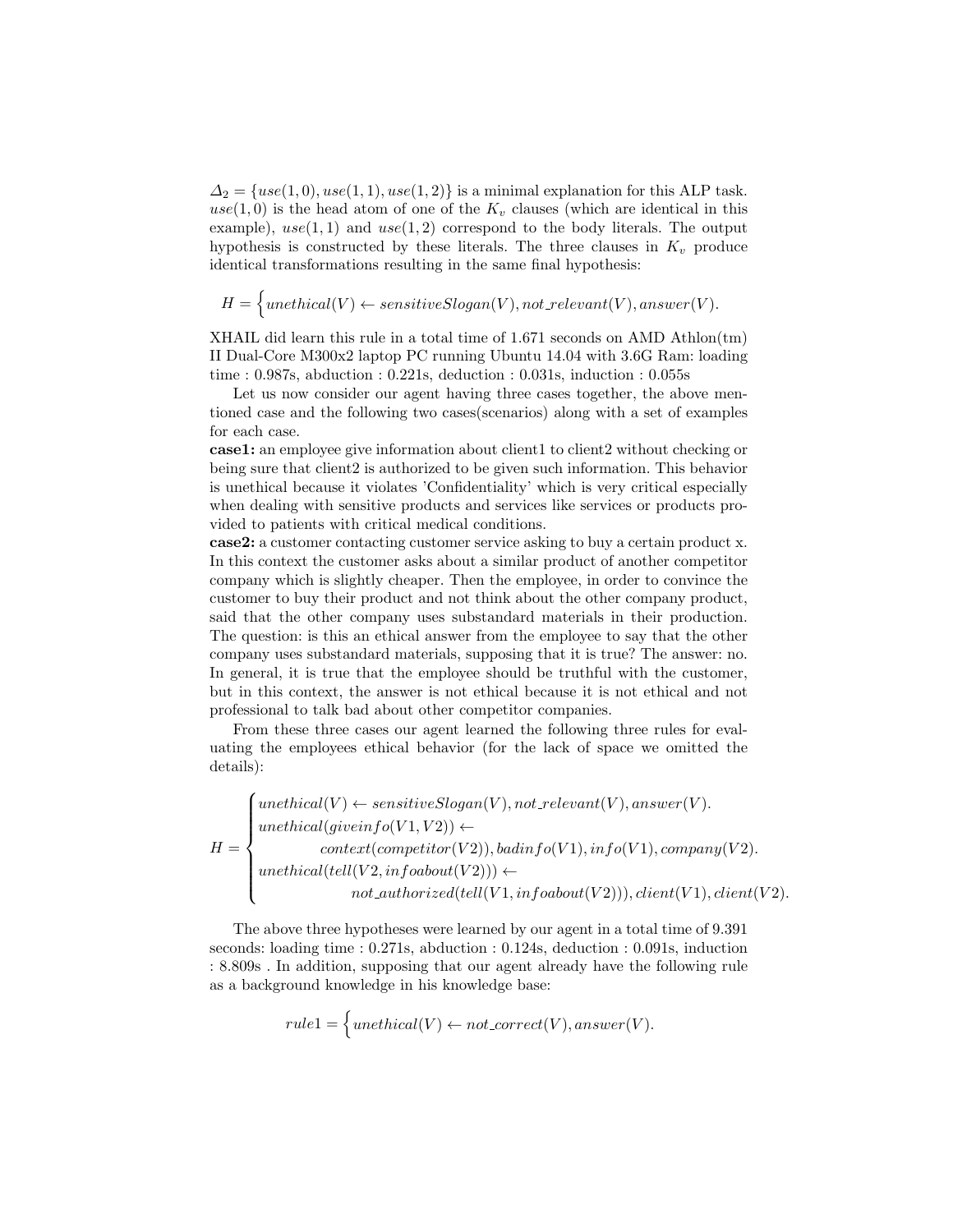which says that it is unethical to give incorrect information to the customers. So now our agent have four rules for ethical evaluation (the one that she already have plus the three learned ones).

## 4 Related Work

Engineering machine ethics (building practical ethical machines) is not just about traditional engineering, we need to find out how to practically build machines that are ethically constrained and also reason about ethics, which of course involve philosophical aspects. Even though it is more computational by nature. Below we review research works which used ASP for modeling ethical agents and then those that use ILP.

#### 4.1 Non-monotonic Logic and Ethical Reasoning

Ethical reasoning is a form of common sense reasoning. Thus, it seems appropriate to use non-monotonic logics which simulates common sense reasoning to formalize different ethical conceptions. Moreover, logical representations help to make ideas clear and highlight differences between different ethical systems. Ethical rules usually dictate the ethical behavior, i.e. help us to decide what to do and what not to do. Thus, to achieve this ethical behavior, it is required to define a decision making procedure. ASP as a purely declarative nonmonotonic logic paradigm has been nominated as a modern logic-based AI technique to model ethical reasoning systems. Using the nonmonotonic logic of ASP offers a more feasible approach than the deontic logics approaches (like [9] and [28]), since it can address not only the consequentialist ethical systems but also deontic ones as it can represent (limited forms of) modal logic and deontic logics. In addition, the existence of solvers to derive consequences of different ethical principles automatically, can help in precise comparison of ethical theories, and makes it easy to validate our models in different situations.

Using nonmonotonic logic is appropriate to address the opposition between generalism and particularism by capturing justified exceptions in general ethics rules. This opposition corresponds to the old opposition between written laws and the cases on which the laws are based. General rules that they may be correct in theory, but not applicable to all particular cases. In [13], the authors formalized three ethical conceptions (the Aristotelian rules, Kantian categorical imperative, and Constant's objection) using nonmonotonic logic, particularly ASP. Each model is illustrated using the classical dilemma of lying [13]. In the case of lying, default rules with justified exceptions could be used to satisfy a general rule that prohibit lying, while simultaneously recommending telling a lie in given particular situations where the truth would violate other rules of duty.

[8] proposes an ethical modular architecture that allows for systematic and adaptable representation of ethical principles. This work is implemented in ASP. In their framework, the authors model the knowledge of the world in separated models from those used for ethical reasoning and judgment. Many theories of the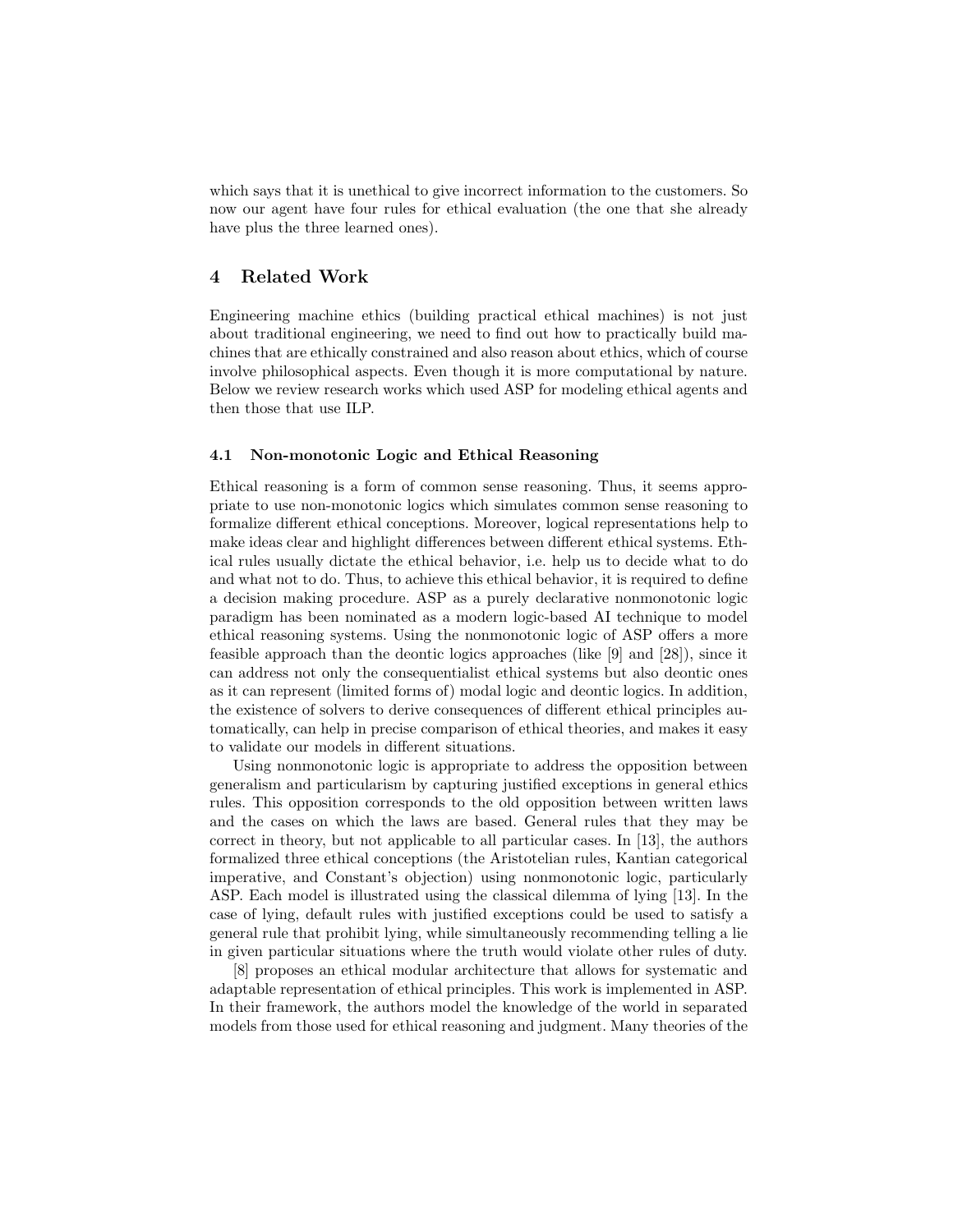right were modeled in this paper. However, as mentioned before the framework presented in this paper assesses the permissibility of an action or a set of actions using different theories of Good and Right separately, i.e. it only permits to judge an option with respect to a single ethical principle. It doesn't handle the conflicting decisions given by different theories, i.e. doesn't provide a final decision for the agent about what it should do as a result.

In the context of logic-based ethics, Pereira and Saptawijaya have proposed the use of different logic-based features for representing diverse issues of moral facets such as moral permissibility, doctrines of Double Effect and Triple Effect, the Dual-process Model, counterfactual thinking in moral reasoning. [27]. Their formalization embeds the moral requirements directly into the model of a situation. By indicating, e.g., whether a killing is intentional or not, the program is told whether the outcome of the action fits with the ethical rules in place. This approach fails in representing the actual reasoning that underlies moral decision making, namely, what constitutes intentionality. Furthermore, because they automatically specify the ethical character of the situation outcome, one needs to write different programs for each case. This is redundant and can lead to inconsistencies. Their approach was also criticized by [7], for there is no account for causality and ethical responsibility because action and its consequences are not dynamically linked; the relationship between them is stated by the programmer rather than inferred. In addition, it fails to provide a general framework to model morality computationally because the model cannot logically confront ethical theories making their assumptions explicit and cannot enable us to explore and generate new ethical dilemmas for further testing.

In [10], the authors introduce a generic judgment model that an agent can use in order to judge the ethical dimensions of both its own behavior and the other agents' behaviors. This model is based on a rationalist and explicit approach that distinguish theory of good and theory of right. A proof of concept was implemented in ASP. However, the model is still based on a qualitative approach. Whereas we can define several moral valuations, there is neither a degree of desires, nor a degree of capability, nor a degree of rightfulness. Moreover, ethical principles need to be more precisely defined to capture various sets of theories suggested by philosophers.

In [33], Sergot provides an alternative representation to the argumentative representation of a moral dilemma case concerning a group of diabetic persons, presented in [5], where the authors used value-based argumentation to solve this dilemma. According to Sergot, the argumentation framework representation doesn't work well and doesn't scale. Sergot proposal for handling this kind of dilemmas is based on Defeasible Conditional Imperatives [17]. The proposed solution was implemented in ASP.

#### 4.2 ILP and Machine Ethics

As mentioned above, ethics is more complicated than following a single absolute ethical principle. Thus, according to Ross ([31]), any single-principled ethical theory like Act Utilitarianism is sentenced to fail. Ross suggested that ethical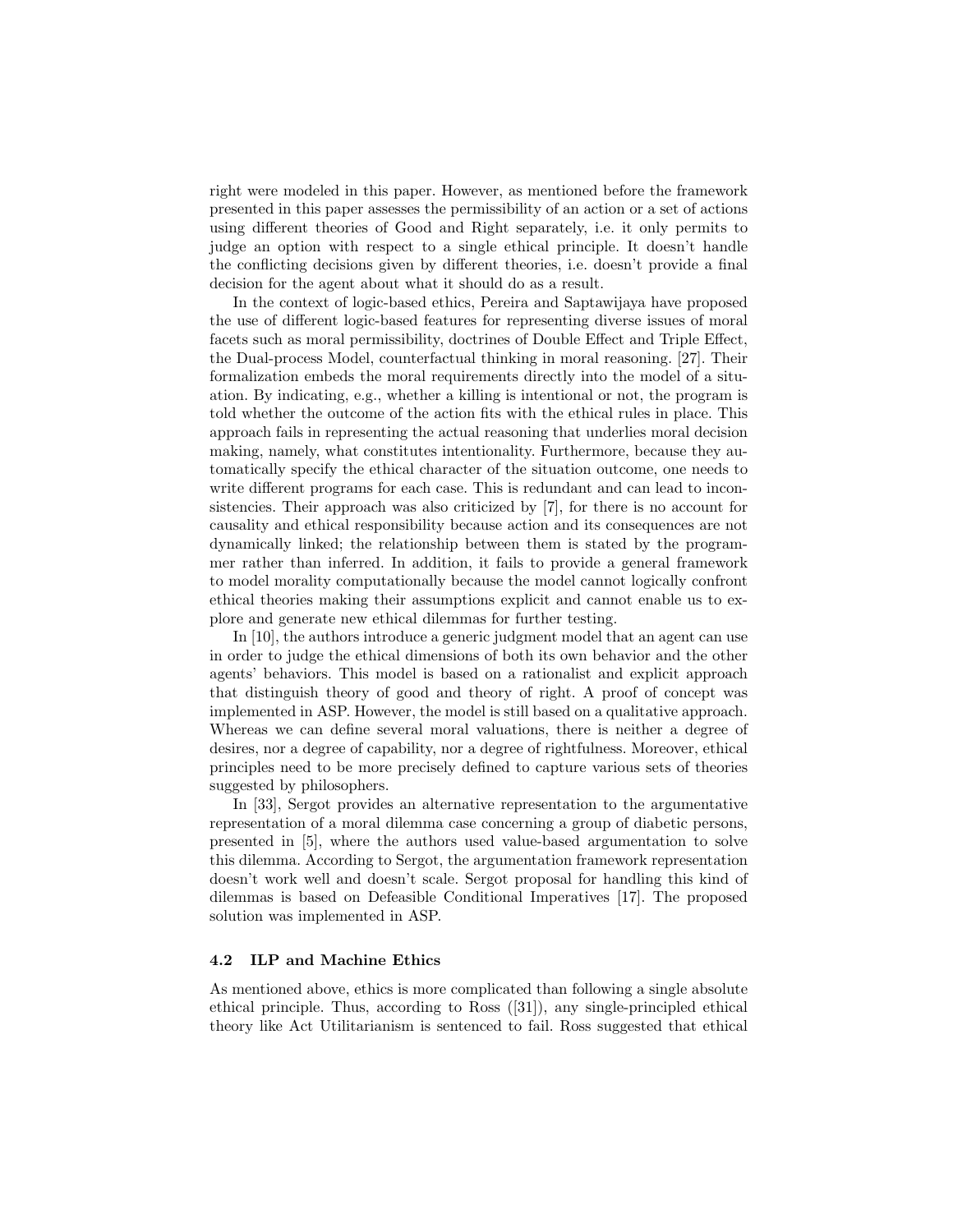decision making involves considering several Prima Facie duties (duties that in general we should try to follow, where on some occasions the strongest duty can override others). Ross' Theory of Prima Facie Duties seems to more completely account for the different types of ethical obligations that most of us recognize, than any single-principled ethical theory. However, Ross' Theory gives us no decision procedure for determining which duty becomes the strongest one, when several duties pull in different directions as often happens in an ethical dilemma. Rawls' "Reflective Equilibrium" approach [29] was suggested later for reflecting on duties wherever necessary, in order to achieve an acceptable coherence amongst them, the so-called "equilibrium" which serves as decision procedure, lacking in Ross' theory. ILP was used to handle the non-classical relationships that might exist between different duties.

In [3], authors created a system called W.D. Their system follow the theory of prima facie duties of Ross [31]. In W.D., the strength of each duty is measured by assigning it a weight, capturing the view that a duty may take precedence over another. W.D. computes, for each possible action, the weighted sum of duty satisfaction, and returns the greatest sum as the right action. In order to improve the decision, in the sense of conforming to a consensus of correct ethical behavior, the weight of a duty is allowed to be adjusted through a supervised learning, by acquiring suggested action from the user. This weight adjustment to refine moral decisions is inspired by the reflective equilibrium of Rawls [29]. W.D. uses inductive logic programming [24] to achieve this end. W.D. uses ILP to learn the relation supersedes  $(A1, A2)$  which states that action A1 is preferred over action A2 in an ethical dilemma involving these choices.

MedEthEx [4], and EthEl [1] are two systems based on a more specific theory of prima facie duties viz., the principle of Biomedical ethics of Beauchamp and Childress [6]. Moreover the two systems are implemented using ILP [24]. ILP is used in both MedEthEx, and EthEl to learn the relation supersedes(A1, A2), i.e., whether action A1 supersedes (i.e., is ethically preferable to) action A2. The training (positive) examples comprise cases, where each case is associated with an estimate satisfaction/violation value of each duty for each possible action (scaled from -2 to 2) and the ethically preferred action for the case. The considered cases are a variety of the following type of ethical dilemma: "A healthcare professional has recommended a particular treatment for her competent adult patient, but the patient has rejected it. Should the healthcare professional try to change the patient's mind or accept the patient's decision as final?" EthEl is applied to the domain of eldercare with the main purpose to remind a patient to take her medication, taking ethical duties into consideration.

GenEth (General Ethical Dilemma Analyzer)[2] is another System that uses ILP as a machine learning technique to discern ethical principles that resolve ethical dilemmas due to conflicting obligations and duties. GenEth has been used to codify principles in a number of domains pertinent to the behavior of autonomous systems.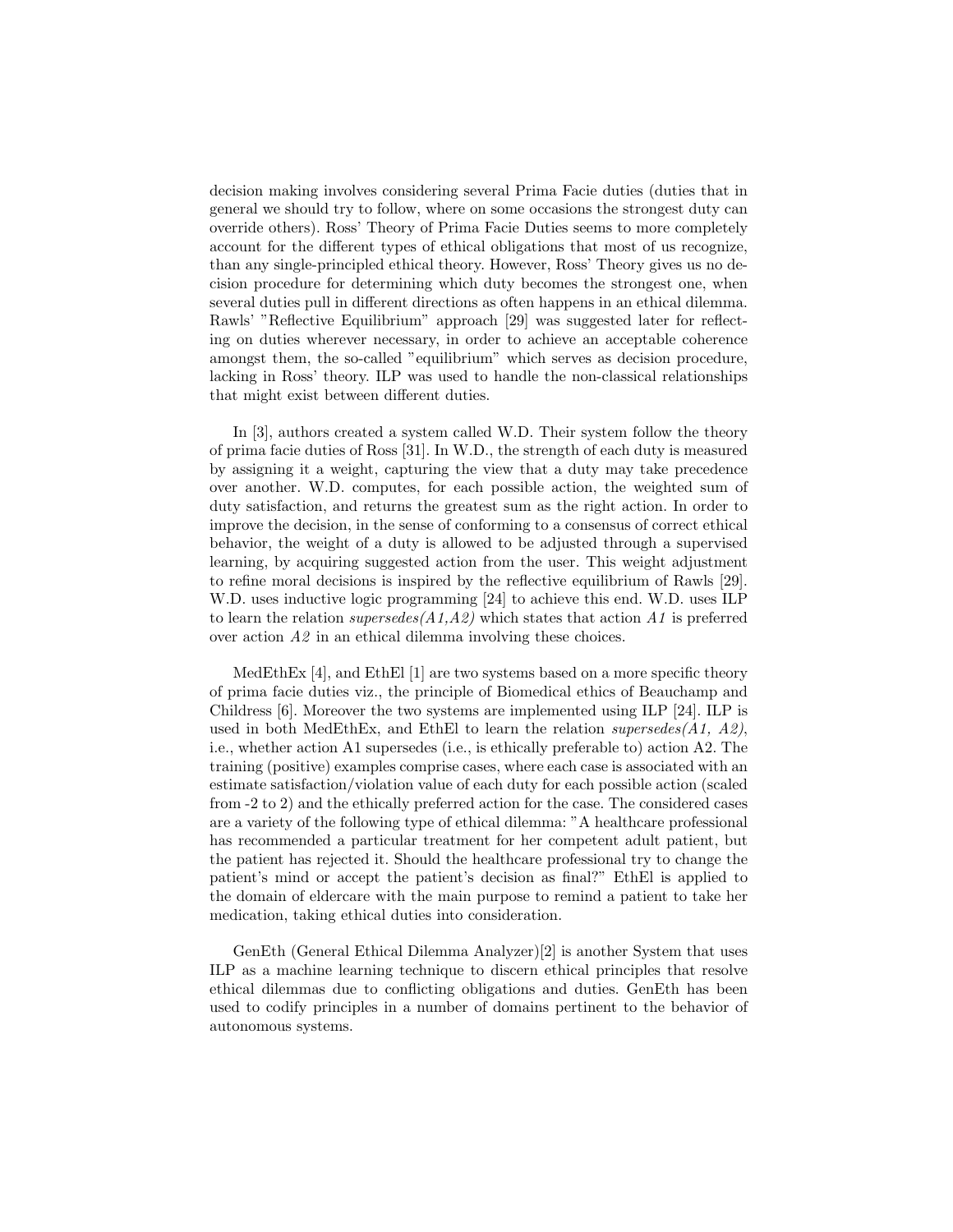## 5 Conclusions and Future Directions

In this paper we reviewed approaches to modeling ethics using ASP (rule-based approaches) and ILP (case-based learning approaches). Then we presented an approach that makes use of ASP for ethical knowledge representation and reasoning, and uses inductive logic programming for learning ASP rules needed for ethical reasoning. Combining ASP with ILP for modeling ethical agents provides many advantages: increases the reasoning capability of our agent; promotes the adoption of hybrid strategy that allow both topdown design and bottom up learning via context sensitive adaptation of models of ethical behavior; allows the generation of rules with valuable expressive and explanatory power which equips our agent with the capacity to give an ethical evaluation and explain the reasons behind this evaluation. In other words, our method supports transparency and accountability of such models, which facilitates instilling confidence and trust in our agent. Furthermore, in our opinion and for the sake of transparency, evaluating the ethical behavior of others should be guided by explicit ethical rules determined by competent judges or ethicists or through consensus of ethicists. Our approach provides support for developing these ethical rules.

Computational techniques, such as neural networks, can be viewed as making use of a form of inductive inference. However, ILP algorithms, unlike neural networks, output rules which are easily understood by people. Statistical machine learning methods produce models that are not comprehensible for humans because they are algebraic solutions to optimization problems such as risk minimization or data likelihood maximization. These methods do not produce any intuitive description of the learned model. Lack of intuitive descriptions makes it hard for users to understand and verify the underlying rules that govern the model. Also, these methods cannot produce a justification for a prediction they compute for a new data sample. Furthermore, if prior knowledge (background knowledge) is extended in these methods, then the entire model needs to be re-learned. Finally, no distinction is made between exceptions and noisy data in these methods. This makes ILP particularly appropriate for scientific theory formation tasks in which the comprehensibility of the generated knowledge is essential. Moreover, in an ill-defined domain like the ethics domain, it is infeasible to define abstract codes in precise and complete enough terms to be able to use deductive problem solvers to apply them correctly. A combination of deductive (rule-based) and inductive (case-based learning) is needed. The use of ASP allows us to encode the domain information plus the nonmonotonic domain rules that are already available and can help our agent in the evaluation process. However, in the many other cases where we don't have clear intermediate rules for evaluation, learning is needed to learn these rules and then add them to our knowledge base to be used for future evaluations.

With respect to the approach of the works mentioned in the previous section, the authors used ILP to learn rules to help decide between two or more available actions based on a set of involved ethical duties. So their approach can be applied to choose the most ethical action when we have specific clear ethical duties involved and to do so we need to assign weights of importance(priority)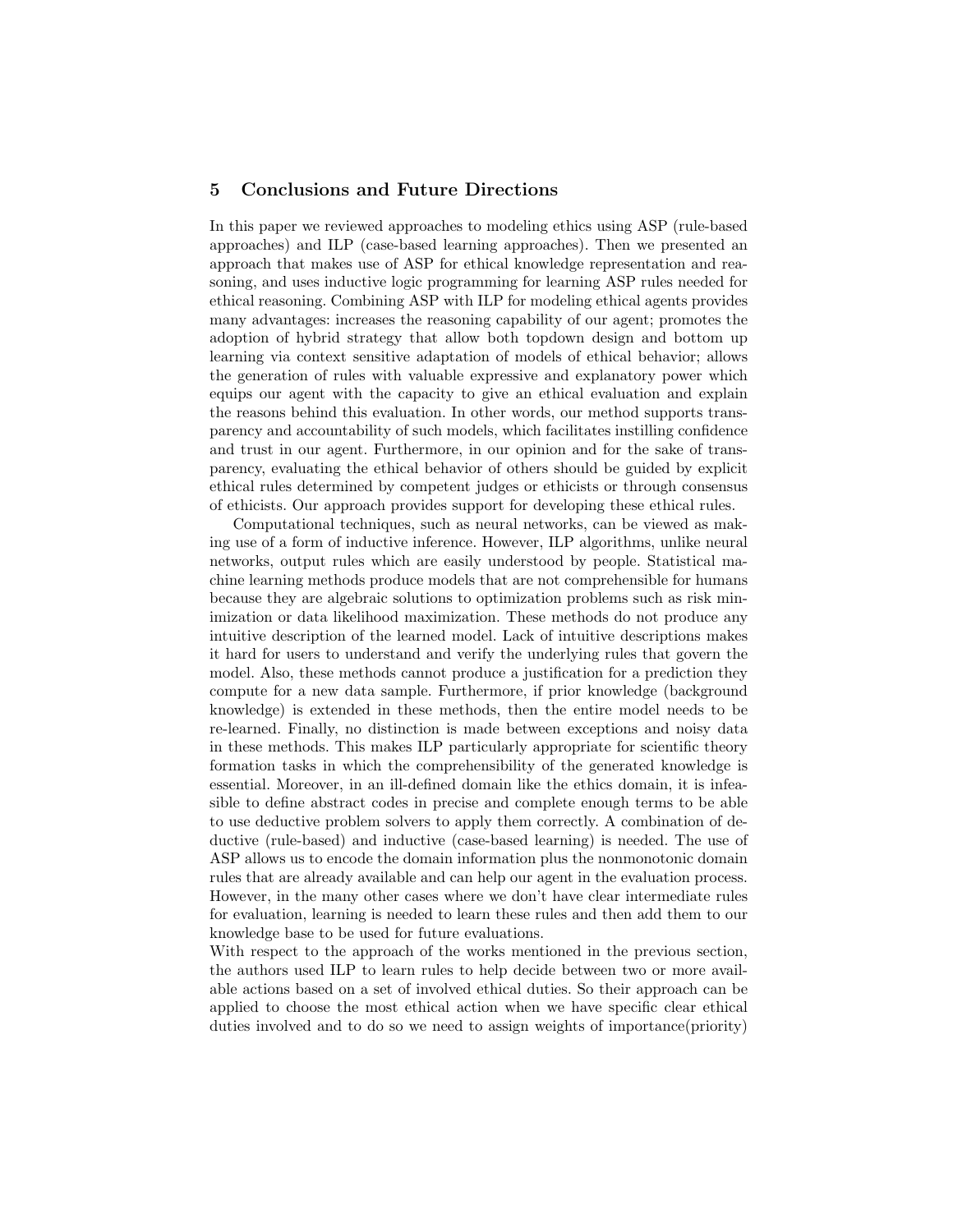to these duties for each available action, then the system computes the weighted sum for each action, and the one with highest weighted sum is the best action to do. In this approach it is not really clear the basis of assigning weights to duties(we doubt whether we can really quantify the importance of ethical duties on a grade from 2 to -2 as was done in these works). On the other hand, in our approach we use ILP to generate rules for ethical evaluation of actions(in the case of the application we are handling in this paper, actions are the responses to requests from customers) based on different facts extracted from cases. In other words ILP is used to learn the relation between the evaluation of an action to be ethical or unethical and the related facts in the case scenario. To this end, different facts are extracted from the case scenario and our system try to find the relation between these facts and the conclusion (ethical or un ethical or probably unknown).our approach can be used to generate ethical rules to follow when there is no ethical rules available in place for evaluation, by considering the involved facts and possibly involving counterfactual reasoning in the evaluation. We think that our approach is more general and can be used to generate ethical rules for any domain (and/or elaborate existing ones).

As a matter of fact XHAIL provides an appropriate framework for learning ethical rules for customer service. However XHAIL has the following limitations: the problem of scalability: The computation of a hypothesis  $H$  depends on the Kernel Set  $(K)$  generation, particularly on the choice of  $\Delta$  (the set of heads of K's clauses), which is a set of instances of head mode declaration atoms derived from B; the Kernel Set is generated from all positive examples at once, then XHAIL performs a search in the space of theories that subsume it, in order to arrive to a "good" hypothesis. Thus, when the size of the examples is small, XHAIL performs well. But with the increasing size of examples space, XHAIL scales poorly, two reasons are behind this. First: the increased computational complexity of abduction, which lies at the core of its functionality; second: the combinatorial complexity of learning whole theories which may result in an intractable search space. Furthermore, every time we want to add new cases, XHAIL need to relearn the new hypothesis from the whole set of examples (old ones plus the new added ones). Therefore, to cope with large volumes of sequential data and also to cope with ethics change over time, we need an incremental learning technique that is able to revise the old learned hypothesis when a new set of examples arrive. In fact we are working now to improve the ethical evaluation capabilities of our agent by using an incremental learning algorithm like ILED ([20]) to overcome the limitations mentioned above. So our agent can learn incrementally from the interactions with customers to give more accurate evaluations to customer service employees ethical behavior. Furthermore, we would like to test our agent in a real chat scenario. Finally, as another future direction we would like to investigate the possibility of judging the ethical behavior from a series of related chat sessions.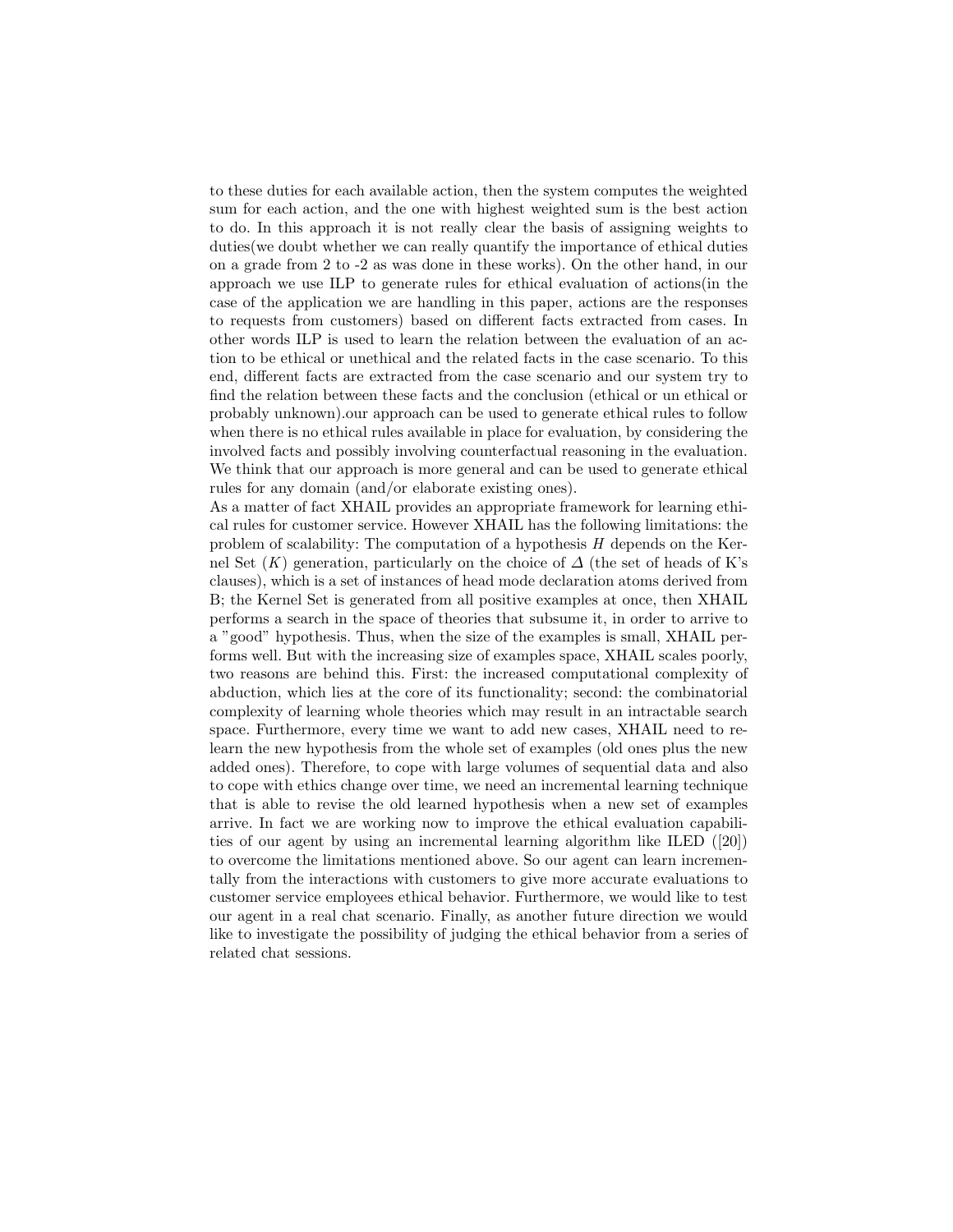#### References

- 1. Anderson, M., Anderson, S.L.: ETHEL: toward a principled ethical eldercare system. In: AI in Eldercare: New Solutions to Old Problems, Papers from the 2008 AAAI Fall Symposium, Arlington, Virginia, USA, November 7-9, 2008. AAAI Technical Report, vol. FS-08-02, pp. 4–11. AAAI (2008), http://www.aaai.org/ Library/Symposia/Fall/fs08-02.php
- 2. Anderson, M., Anderson, S.L.: Geneth: A general ethical dilemma analyzer. In: Proceedings of the Twenty-Eighth AAAI Conference on Artificial Intelligence, July 27 -31, 2014, Québec City, Québec, Canada. pp. 253–261. AAAI Press (2014), http://www.aaai.org/Library/AAAI/aaai14contents.php
- 3. Anderson, M., Anderson, S.L., Armen, C.: Towards machine ethics. In: AAAI-04 workshop on agent organizations: theory and practice, San Jose, CA (2004)
- 4. Anderson, M., Anderson, S.L., Armen, C.: Medethex: Toward a medical ethics advisor. In: Caring Machines: AI in Eldercare, Papers from the 2005 AAAI Fall Symposium, Arlington, Virginia, USA, November 4-6, 2005. AAAI Technical Report, vol. FS-05-02, pp. 9–16. AAAI Press (2005), https://www.aaai.org/Library/ Symposia/Fall/fs05-02.php
- 5. Atkinson, K., Bench-Capon, T.J.M.: Addressing moral problems through practical reasoning. In: Deontic Logic and Artificial Normative Systems, 8th International Workshop on Deontic Logic in Computer Science, DEON 2006, Utrecht, The Netherlands, July 12-14, 2006, Proceedings. Lecture Notes in Computer Science, vol. 4048, pp. 8–23. Springer (2006)
- 6. Beauchamp, T.L., Childless, J.F.: Principles of biomedical ethics. International Clinical Psychopharmacology 6(2), 129–130 (1991)
- 7. Berreby, F., Bourgne, G., Ganascia, J.G.: Modelling moral reasoning and ethical responsibility with logic programming. In: Logic for Programming, Artificial Intelligence, and Reasoning. pp. 532–548. Springer (2015)
- 8. Berreby, F., Bourgne, G., Ganascia, J.: A declarative modular framework for representing and applying ethical principles. In: AAMAS. pp. 96–104. ACM (2017)
- 9. Bringsjord, S., Arkoudas, K., Bello, P.: Toward a general logicist methodology for engineering ethically correct robots. IEEE Intelligent Systems 21(4), 38–44 (2006), https://doi.org/10.1109/MIS.2006.82
- 10. Cointe, N., Bonnet, G., Boissier, O.: Ethical judgment of agents' behaviors in multi-agent systems. In: Proceedings of the 2016 International Conference on Autonomous Agents & Multiagent Systems, Singapore, May 9-13, 2016. pp. 1106– 1114. ACM (2016)
- 11. Corapi, D., Russo, A., Lupu, E.: Inductive logic programming as abductive search. In: Technical Communications of the 26th International Conference on Logic Programming, ICLP 2010, July 16-19, 2010, Edinburgh, Scotland, UK. LIPIcs, vol. 7, pp. 54–63. Schloss Dagstuhl - Leibniz-Zentrum fuer Informatik (2010)
- 12. Dyoub, A., Costantini, S., Gasperis, G.D.: Answer set programming and agents. Knowledge Eng. Review 33, e19 (2018)
- 13. Ganascia, J.G.: Modelling ethical rules of lying with answer set programming. Ethics and information technology  $9(1)$ , 39–47 (2007)
- 14. Gardner, A.v.d.L.: An artificial intelligence approach to legal reasoning. MIT Press (1987)
- 15. Gelfond, M.: Answer sets. In: Handbook of Knowledge Representation. Chapter 7, Foundations of Artificial Intelligence, vol. 3, pp. 285–316. Elsevier (2007)